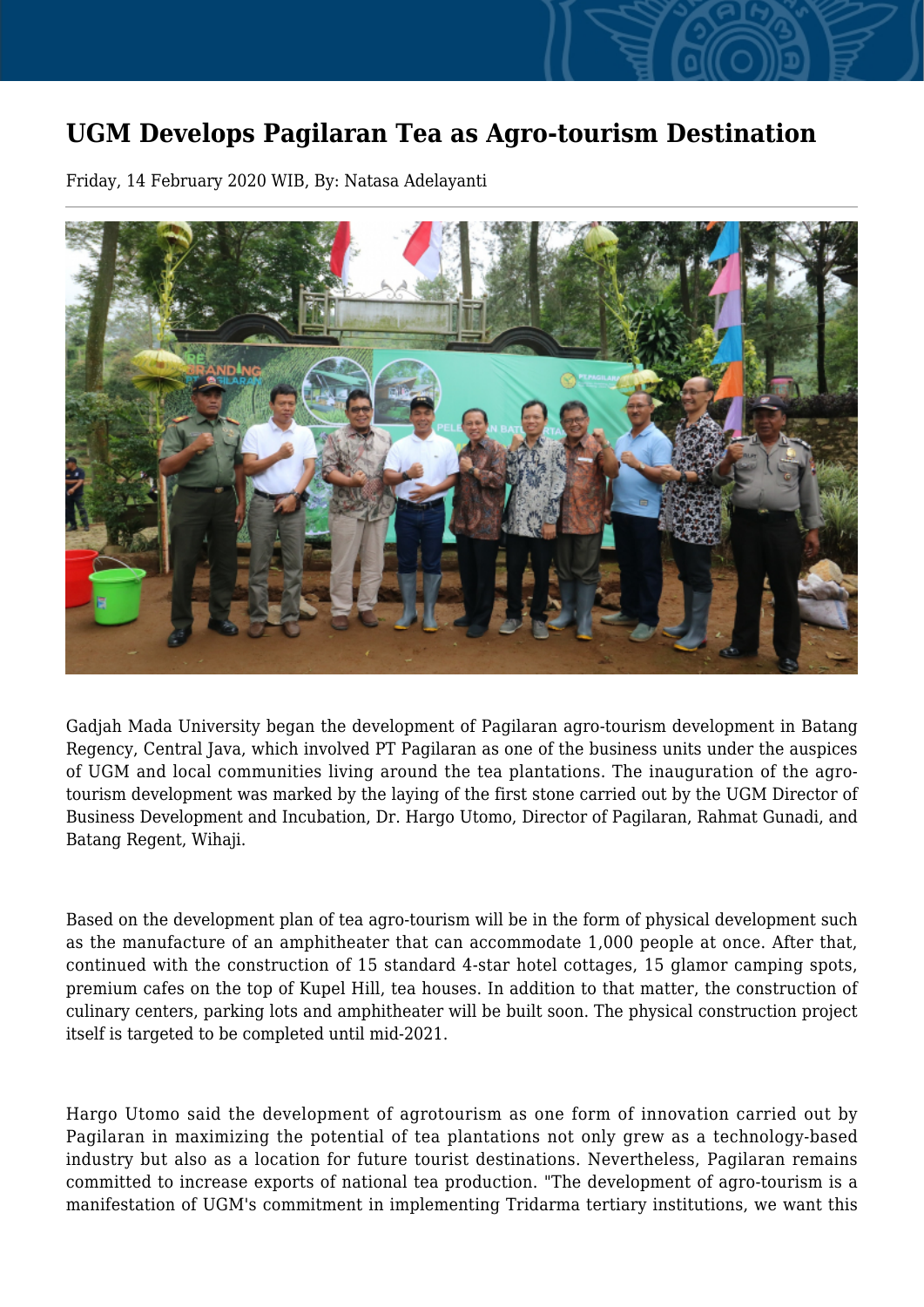industry to grow and develop with the community," Hargo said on Friday (7/1) at the Pagilaran Tea Plantation, Batang, Central Java.

Hargo said that Pagilaran is one of the national tea plantation industries in which very potential for being able to grow efficiently, increasing productivity and implementing technology-based innovations. However, the consequences to increase productivity and innovation will inevitably reduce the use of human resources so that innovations are needed in the hope of human labor is not replaced by technological machines. "We are forming a new institutional innovation, a communityowned enterprise together with Pagilaran to facilitate the use of human resources in other fields supporting the plantation industry, especially in the field of tourism, with nuances of education, entertainment and environmental sustainability," he said.

PT Pagilaran's Director, Rahmad Gunadi, said that PT Pagilaran together with the community will manage the tea plantation agro-tourism to support the existence of local communities and human resources who have been working under the auspices of the tea plantation industry which has 1,113 hectares of land. "With the addition of technology to increase productivity, labor absorption will certainly be reduced. What's so great about Pagilaran if you can't recruit many people. Therefore, it will manage Pagilaran agro-tourism with the community, " he said.

According to him, to support the development of agro-tourism besides involving the community through cooperatives and tourism managers, PT Pagilaran also expects support from the government in the field of infrastructure, especially in improving road and bridge access from the Batang regency.

The Regent of Batang said that his party appreciated the innovation carried out by PT Pagilaran which would develop tea plantations as a new tourist destination in the Batang area. "If this is serious, we will build bridges and roads but tourism promotion must be extraordinary. The most important thing is there are direct benefits from the community," he said.

Wihaji added that PT Pagilaran, which has more than 1,000 hectares of land, asked for a minimum of 10 hectares of land to be used for agro-tourism development. "This is an extraordinary strength when it is managed for agro-tourism," he said.

He hopes that the business in the agro-tourism development project will grow PT Pagilaran as a plantation industry that continues to advance and develop with the community. "If it grows, the people will increase their economy," he said.

The launching of the development of a new agro-tourism in Pagilaran is in addition to laying the first